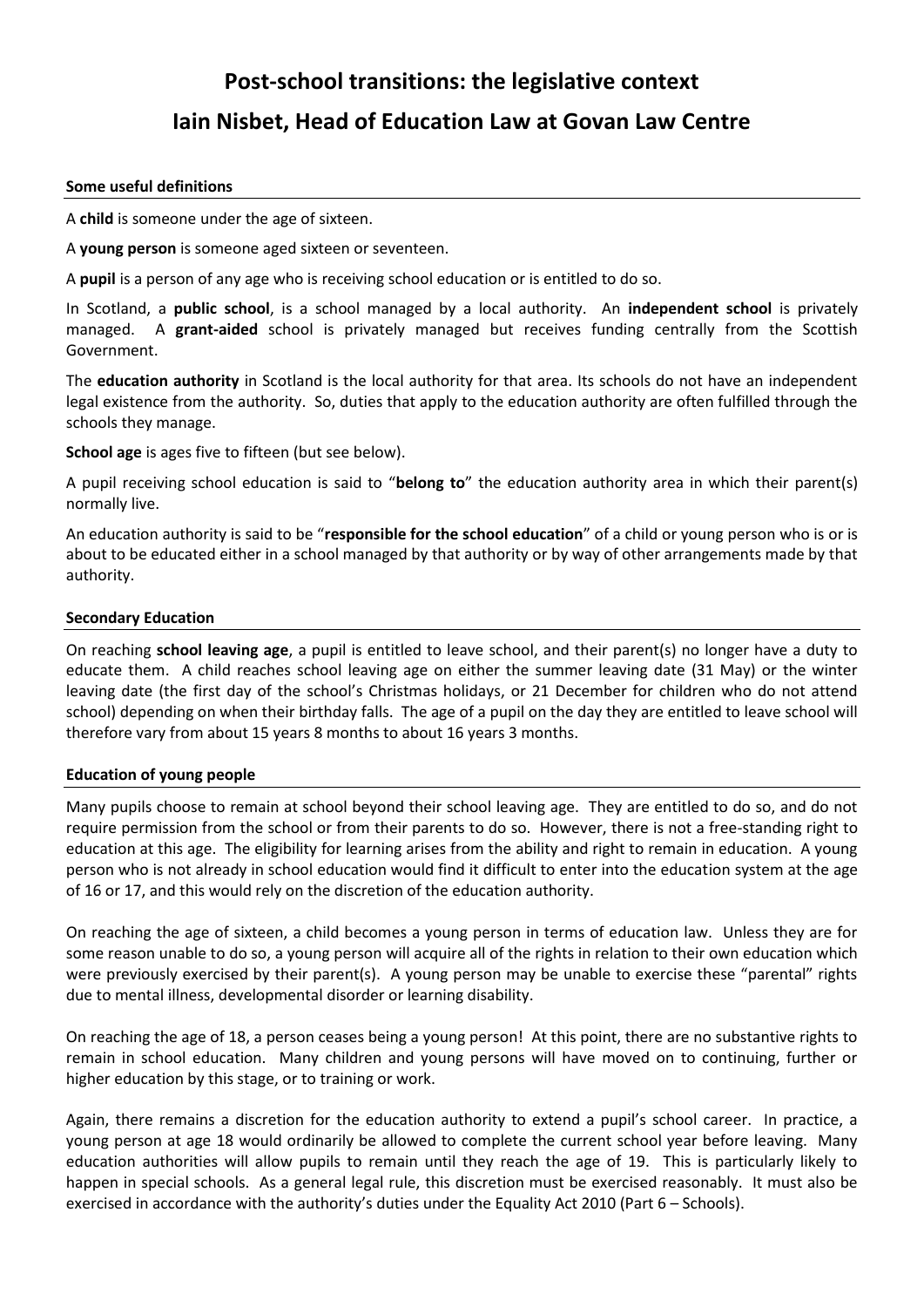# **School Leaving Age**

| Date of 16th Birthday    | May leave School on |
|--------------------------|---------------------|
| 1 March to 30 September  | Summer leaving date |
| 1 October to 29 February | Winter leaving date |

# **Changing Schools and Leaving School**

There are a number of circumstances in which a child or young person may be changing school or leaving school, for example:

- 1. transition from nursery school to primary school;
- 2. transition from primary school to secondary school;
- 3. transition from secondary school to further and higher education / work / training / community care etc.;
- 4. permanent exclusion from school;
- 5. elective change of school; or
- 6. elective change to home education or the independent sector.

Whatever the reason for the change of school, there ought to be some form of transition planning for children or young people with additional support needs.

An **appropriate agency**, is any one of the following:

- ◆ a Health Board;
- another local authority;
- Skills Development Scotland (Careers Service); and
- $\bullet$  further or higher education institutions.

Strictly speaking, the Careers Service and FHE institutions are treated as **appropriate agencies** for all purposes (e.g. a child may be eligible for a CSP because they require significant additional support from the education authority and Careers Scotland). However, this is most likely to be of relevance in the context of school leavers and transition planning. While social work and other local authority departments are not, strictly speaking, **appropriate agencies**, the law is drafted such that the rules apply in almost the same way as they would to appropriate agencies.

## **Transition Planning**

The legislation requires an exchange of certain information to take place between relevant agencies whenever a child or young person with additional support needs is approaching a change in school education. Broadly speaking, there are four categories of change covered by the law:

- starting a school for the first time (where the school is managed by or the place arranged by the local authority);
- starting primary school;
- starting secondary school; and
- changing school for another reason (e.g. moving house; an exclusion from school etc.).

There are also two key stages for any transition, that is, 12 months before a transition is due to take place, and six months before a change in school education is due to take place.

First, 12 months prior to a child's or young person's change in school education (or as soon as possible after the date is known) the education authority must seek relevant advice and information from **appropriate agencies** and from any other person thought to be appropriate by the authority. The purpose of the advice and information is threefold:

- ◆ to establish the child or young person's additional support needs;
- $\bullet$  to determine what provision for those additional support needs may be required; and/or
- $\bullet$  to consider the adequacy of the additional support currently provided (if any).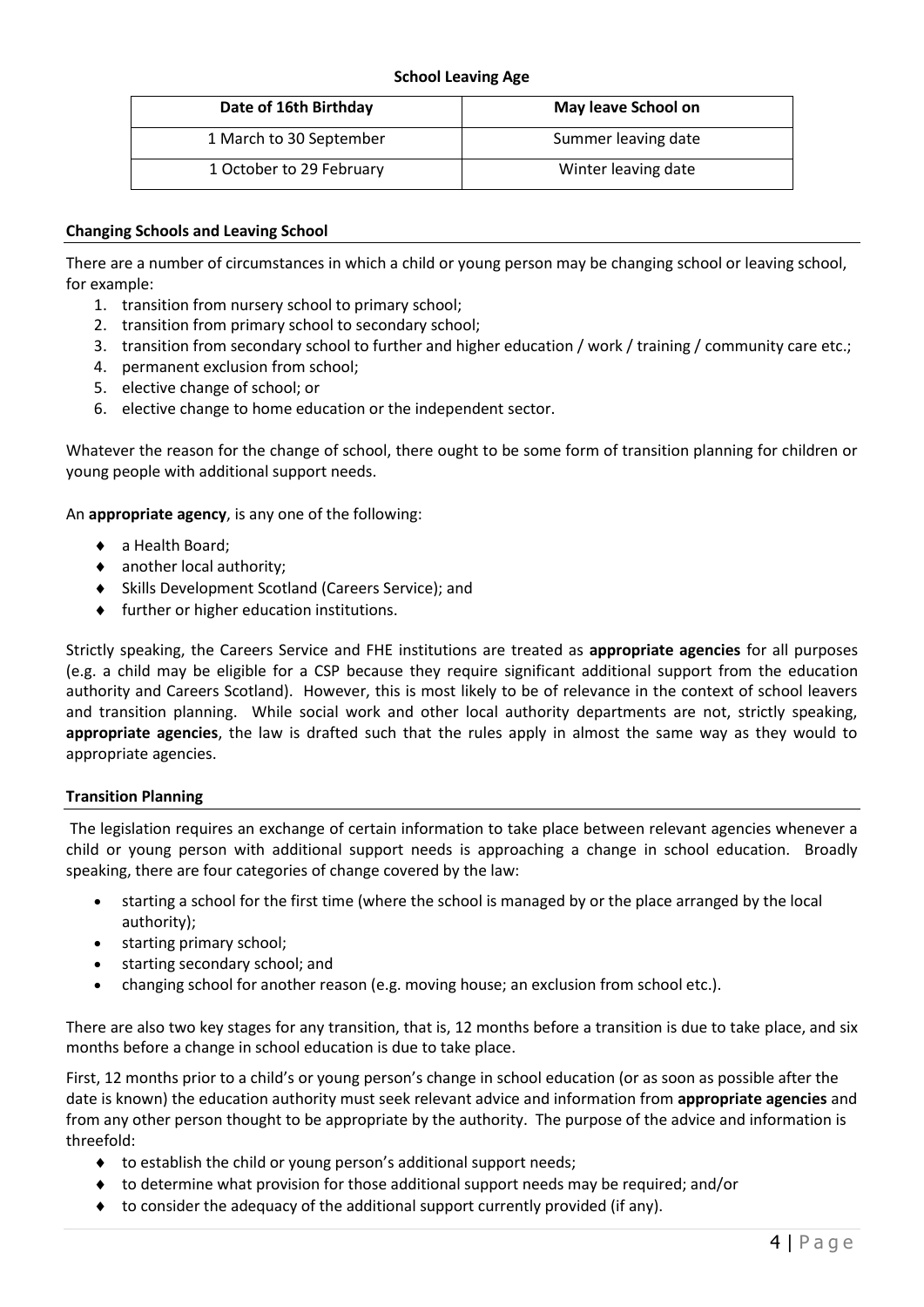The views of the child and parent or young person will also be sought in appropriate cases.

All of the advice and information, thus obtained must then be taken into account in making appropriate arrangements prior to the change in school education actually taking place.

No later than six months prior to the change in school education, (three months in the case of pre-school children) the authority must consider whether the following information is required by any **appropriate agencies**.

- $\bullet$  the likely date of the change in school education;
- $\bullet$  the additional support needs of the child or young person; and
- the additional support provided during the previous six months (three months in the case of pre-school children).

Where information is provided in this way, a copy of that information must be also provided to the parent or young person. Information must not be provided to appropriate agencies without consent of the parent or young person.

## **Future Needs Planning**

The legislation also requires an exchange of certain information to take place between relevant agencies whenever a child or young person with additional support needs is approaching their school leaving date.

There are also two key stages for any transition, that is, 12 months before leaving school is due to take place, and six months before leaving school.

First, 12 months prior to a child's or young person's anticipated leaving date (or as soon as possible after the date is known) the education authority must seek information from **appropriate agencies** which may be relevant as to provision which is likely to be available to the young person from that agency upon their leaving school. The views of the parent or young person will also be sought.

The information and view thus obtained, together with any information as to provision likely to be available from the authority's non-education functions e.g. social work, housing) must then be taken into account in considering the adequacy of the additional support to be provided to the child or young person prior to them leaving school.

No later than six months prior to the anticipated school leaving date, the authority must inform all of the **appropriate agencies** it thinks fit to, of the following:

- the likely date for the young person to leave school; and
- any other appropriate information as to the young person and their additional support needs.

The authority must also consider at the same stage what provision it is likely to make with regard to its noneducation functions once the child or young person has left school. In so considering, it must have regard to the information listed above. This requirement essentially means that social work (or other departments in the Council) are treated as appropriate agencies in this context.

Once the young person has actually left school, the authority must provided confirmation of that fact to such appropriate agencies as it sees fit. Information must not be provided to appropriate agencies without consent of the young person or, as the case may be, parent.

In some cases this will be a simple process, requiring little more than a perusal of a few college or university prospectuses. In other cases it will be a more complex, multi-disciplinary exercise involving representatives from education, health, social work and further education institutions.

## Code of Practice

Chapter 6 para 20 – "Preparation for adulthood should involve explicit recognition of the strengths, abilities, wishes and needs of each pupil as well as identification of relevant support strategies which may be required. It is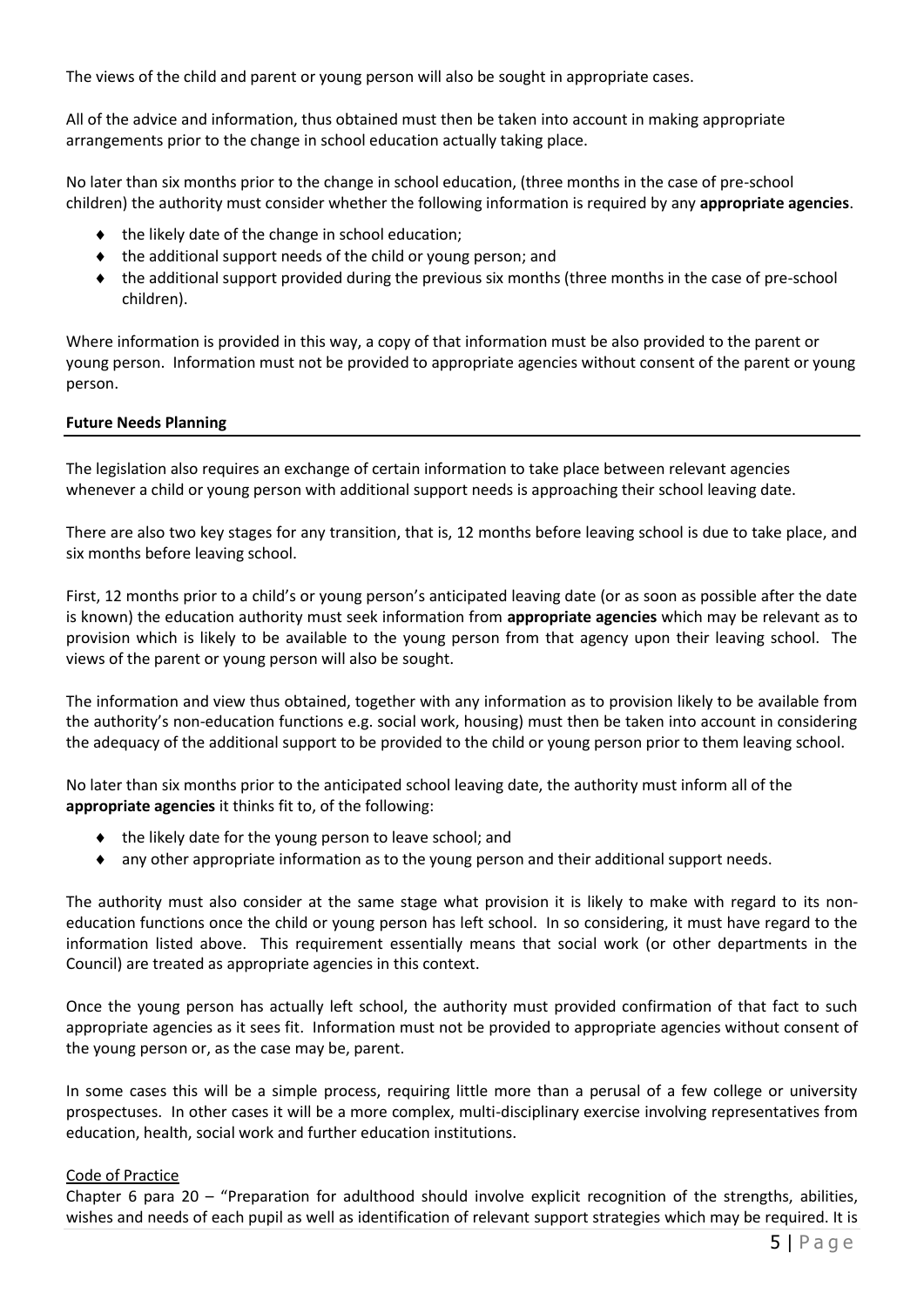essential that there is good communication between the school leaver and parents and all supporting agencies. Information should be shared promptly and effectively, with the parents' or young person's consent."

Chapter 6 para 21 – "In their final years at school, those with additional support needs should engage personally in the transition planning process to help them to prepare their plans for the next stage in their education, training or employment. For example:

- some pupils may need to develop independence skills so that they manage money more effectively, learn to travel independently to placements, check a bus timetable and ask for information
- some may need help to organise how they will manage their new educational arrangements and/or their work commitments
- others with significant disabilities will need community-based services involving social, work health and the voluntary sector when they leave and may need to experience some of these services in preparation for leaving."

Chapter 6 para 22 – "Whatever prospective school leavers require to learn in order to make the transition successful should, in good practice, be planned for carefully and in a timely manner."

Chapter 6 para 23 – "Effective transition can involve a range of strategies. The school should ensure that the prospective leaver has sufficient information and understanding, within his/her programme of learning, on which to base decisions about the relevant choices of training or work placements, college or higher education courses and other day supports and services. This process of transitional planning should start at an early point in his/her secondary schooling, for example, prior to subject choices being made for externally validated course work. Opportunities to sample options should be made available through visits or work experience relevant to the pupil's aspirations and interests in order that he/she can be involved in making fully informed choices. A phased entry to college, training placement or workplace, for one or two days a week, while continuing at school for the remainder of the week would be an appropriate approach to making this transitional step less threatening for the pupil than an abrupt change to full-time attendance at a new provision."

Chapter 6 para 25 – "For most pupils with additional support needs, the transition process is helped by the involvement of a lead professional to co-ordinate planning. This might be a teacher, careers adviser, social worker, community education worker or someone from another agency. The lead professional can then assist the child or young person to make a smooth transition to employment, training, further or higher education, or other services. Where a pupil has a co-ordinated support plan, their co-ordinator should take the lead in ensuring that all relevant agencies are brought together to plan for transition to post-school and plan for the transfer of the lead person to someone who will effect that transfer."

Chapter 6 para 28 – "The duties apply to prospective school leavers with additional support needs for whose school education the authority are responsible but the duties do not apply to all leavers with additional support needs." **NB –** This is, in my view, incorrect in law.

Chapter 6 para 30 – "As noted in paragraph 27, the purpose of obtaining such information from an appropriate agency, or agencies, is to enable the education authority to consider the adequacy and appropriateness of additional support provided by the education authority and other services in the period up to the child or young person progressing beyond school; ultimately this is to support the process of ensuring a good match between his/her needs and options for subsequent support. These options include provision which may be made by an appropriate agency, or agencies, as well as any provision which the local authority make for the child or young person on leaving school; this provision includes, for example, that made by social services or housing."

Chapter 6 para 31 – "..the process will require to be started well in advance of the 12 month period to be carried out effectively for the benefit of the leaver."

Chapter 6 para 35 – "Education authorities should ensure that the arrangements required for transition to postschool are clear so that the leaver, and all those involved, know exactly what is happening, when it is happening,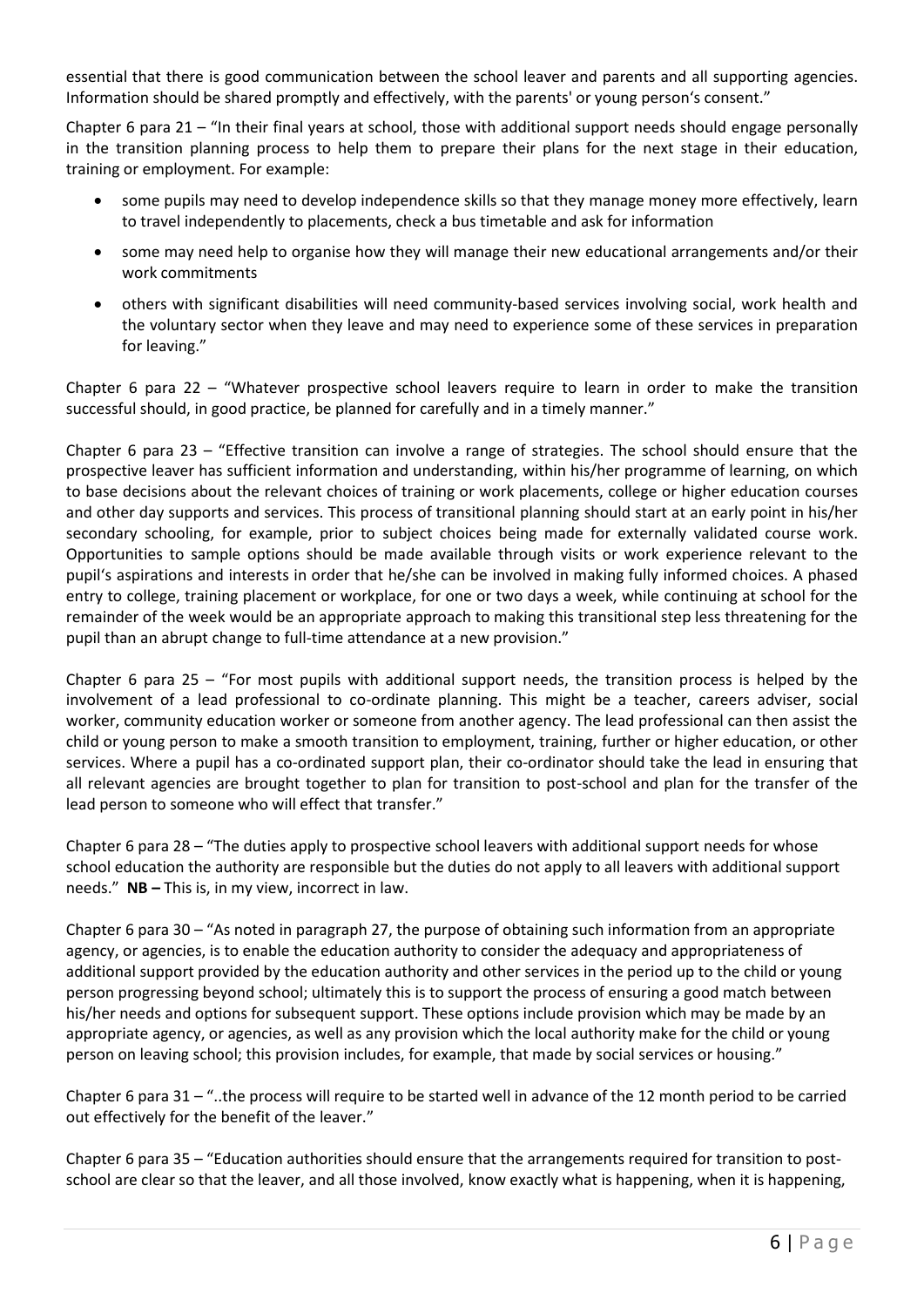and who is responsible. The effectiveness of the action required should be monitored by a lead person and reviewed if there is a change of circumstances, or if the child or young person requests a change."

Chapter 6 para 36 – "The Act, as amended, allows the Tribunal to consider references in relation to an authority's failure to comply with any of its duties in terms of post-school transitions."

Chapter 6 para 37 – "The Act also enables parents and young people to use the arrangements in place for mediation and dispute resolution where they have concerns about how an authority has carried out their arrangements for all transitions."

## **Mediation**

The law requires that every education authority has in place arrangements for mediation, involving independent mediators, to try and resolve (or avoid) disputes between parents and the authority and/or school regarding a child who has additional support needs.

#### **Independent Adjudication**

Certain disputes relating to a child's or young person's additional support needs may be referred to a process of independent adjudication.

#### Additional Support Needs Tribunals

The Additional Support Needs Tribunals can hear references on a failure to comply with the transition duties (for school leavers).

#### Powers of the Tribunal

Where the appeal is about a failure by the education authority to comply with their transition duties; the Tribunal may require the education authority to take such action to rectify the failure as the Tribunal considers appropriate by such time as the Tribunal may require.

#### Representation

At a hearing a party may conduct their own case, on their own or with assistance from a supporter, or may be represented by a representative. A Tribunal may refuse to permit a particular person to assist or represent a party at the hearing, if there are good reasons for doing so. Let's Talk ASN has been appointed to provide free representation in all cases.

Additional Support Needs Tribunals have been designed to be as informal as possible so that both parties can participate fully without needing legal representation. Legal Aid is not available for representation at a Tribunal, but parents may be eligible for some free legal advice and assistance in preparing their case.

#### Decisions

The Tribunal may deliver its decision verbally at the end of the hearing, or it may choose not to. In either case, written notice of its decision (with reasons) must be sent to both parties, normally within 10 working days of the date of the hearing. The notice will include details of the right of appeal (see below).

The authority is obliged to carry out the decision of the Tribunal within the time specified. If the authority fails to do so, the appellant may refer the matter to the President of the Tribunals.

#### Right of Appeal

Either party has a right of appeal against the decision of the Tribunal, on a point of law, to the Court of Session.

## **Equality Act 2010: Education**

#### Protected Characteristics

The "protected characteristics", as set out in s.4 of the 2010 Act include age and disability.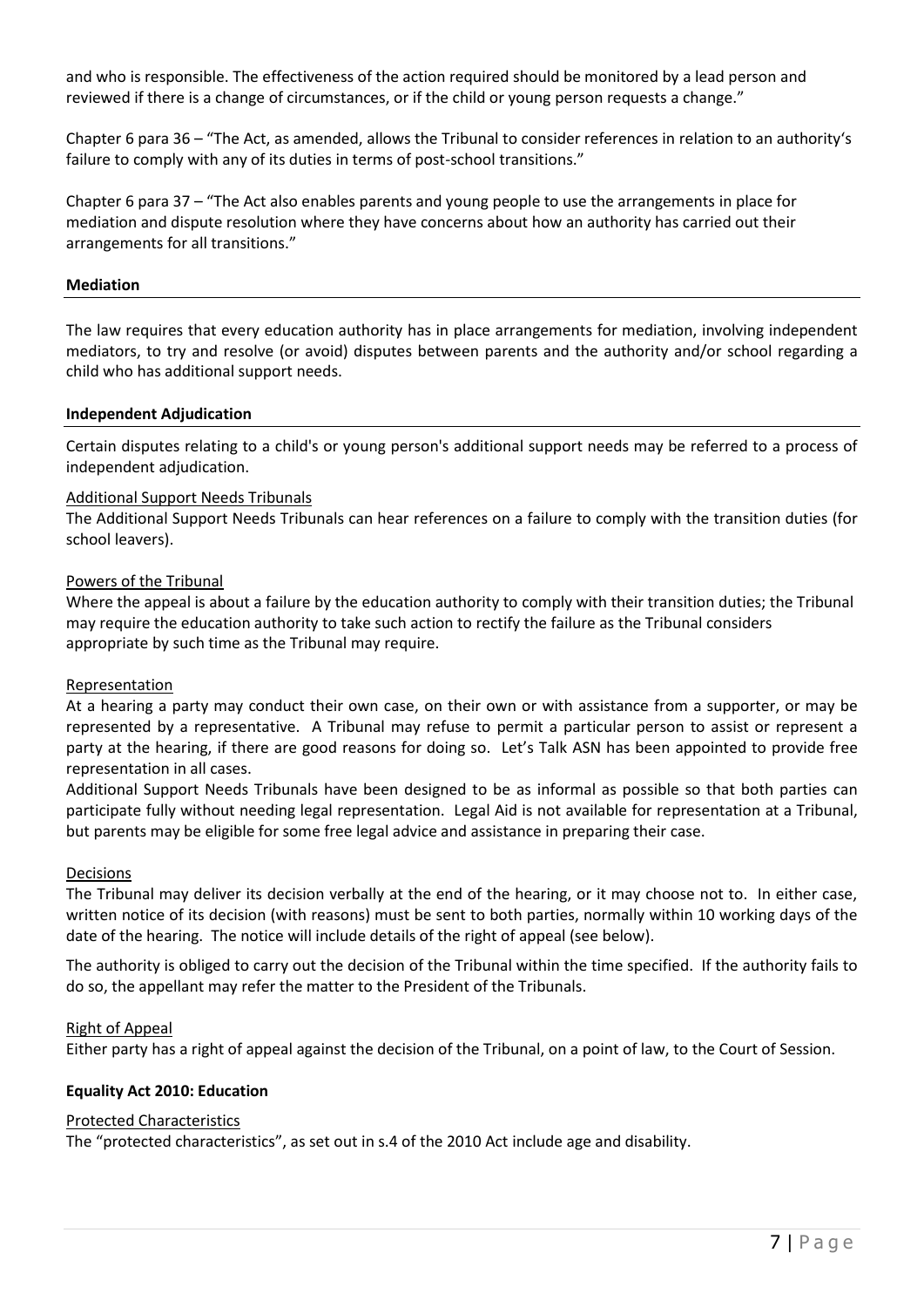# Prohibited Conduct

Direct Discrimination occurs if, because of a protected characteristic, A treats B less favourably than A treats (or would treat) others who do not share that characteristic. [Section 13(1)]

NB. it is not unlawful to treat disabled people more favourably than non-disabled people. [Section 13(3)]

Discrimination Arising from Disability occurs if, A treats B unfavourably because of something arising from B's disability and A cannot show that treatment is a proportionate means of achieving a legitimate aim. [Section 15(1)] A lack of knowledge defence is available to A if A did not know, and could not reasonably have been expected to know, that B was disabled. [Section 15(3)]

Indirect Discrimination occurs if A applies to B a provision, criterion or practice which is discriminatory with regard to a protected characteristic. [Section 19(1)] That is, if it puts those with that protected characteristic (including B) at a particular disadvantage when compared with those without that protected characteristic and A cannot show then the treatment is a proportionate means of achieving a legitimate aim. [Section 19(2)] Indirect discrimination does not apply to pregnancy and maternity discrimination.

## Duty to Make Adjustments

The duty to make reasonable adjustments includes three requirements:

1.to make adjustments to avoid substantial disadvantage from a provision, criterion or practice;

2.to make adjustments to avoid substantial disadvantage from physical features of a building;

3.to make adjustments to avoid substantial disadvantage from the lack of an auxiliary aid.

## [Section 20]

The second requirement does not apply to schools. Instead, in Scotland, the provisions of the Education (Disability Strategies and Pupils Educational Records) (Scotland) Act 2002 apply. Improvements to the physical accessibility of schools is handled primarily through the responsible body's accessibility strategy. Cf. "Guidance on the preparation of Accessibility Strategies under the Education (Disability Strategies and Pupils Educational Records) Act 2002" (Scottish Government Guidance).

The third requirement now applies to schools.

Requirements 1 & 3 include, where relevant, making information available in accessible formats. Requirement 2 includes, where relevant, removing, altering or providing ways to avoid the physical feature in question. In requirement 3, "auxiliary aid" includes "auxiliary service".

A failure to comply with one of the 3 requirements is a failure to comply with the duty to make reasonable adjustments. That failure amounts to discrimination if it fails "in relation to" a disabled person. [Section 21]

## Education (Schools)

Part 6, chapter 1 of the Act applies to schools. Part 3 of the Act applies to service providers and public functions – this would include the education authority, where not acting directly in relation to one of their own schools.

## Enforcement

The Sheriff Court has jurisdiction to determine a claim relating to a contravention of Part 6 (education). [Section 114(1)(c)] In Sheriff Court proceedings, the power under rule 44.3 of Schedule 1 to the Sheriff Court (Scotland) Act 1907 (appointment of assessors) must be exercised, unless the Sheriff is satisfied that there are good reasons for not doing so. [Section 114(8)]

## Time Limits

A claim may not be brought after the end of the period of 6 months starting with the date of the act to which the claim relates, or such other period as the Sheriff thinks just and equitable. [Section 118(1)]

Where the Sheriff finds there has been a contravention, the Sheriff has power to make any order they think appropriate.

An award of damages may include compensation for injured feelings (whether or not it includes compensation on any other basis). [Section 119]